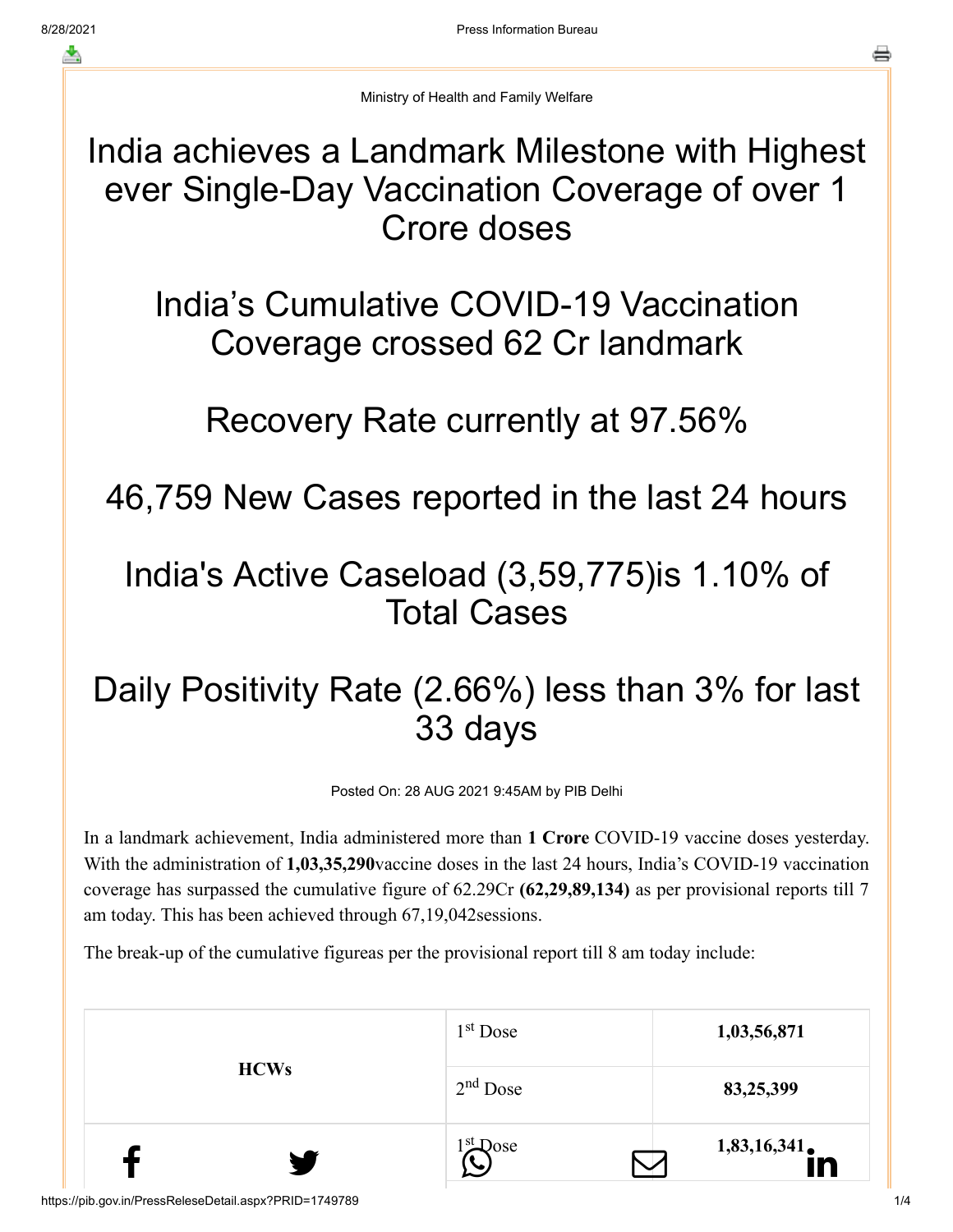8/28/2021 Press Information Bureau

| <b>FLWs</b>           | $2nd$ Dose | 1,29,59,237  |
|-----------------------|------------|--------------|
|                       | $1st$ Dose | 23,84,30,359 |
| Age Group 18-44 years | $2nd$ Dose | 2,46,73,492  |
|                       | $1st$ Dose | 12,80,70,436 |
| Age Group 45-59 years | $2nd$ Dose | 5,23,07,413  |
|                       | $1st$ Dose | 8,57,02,692  |
| Over 60 years         | $2nd$ Dose | 4,38,46,894  |
| <b>Total</b>          |            | 62,29,89,134 |

The Union Government is committed to accelerating the pace and expanding the scope of COVID-19 vaccination throughout the country.

The recovery of**31,374**patients in the last 24 hours has increased the cumulative tally of recovered patients (since the beginning of the pandemic) to **3,18,52,802.**

Consequently, India's recovery rate stands at **97.56%**.

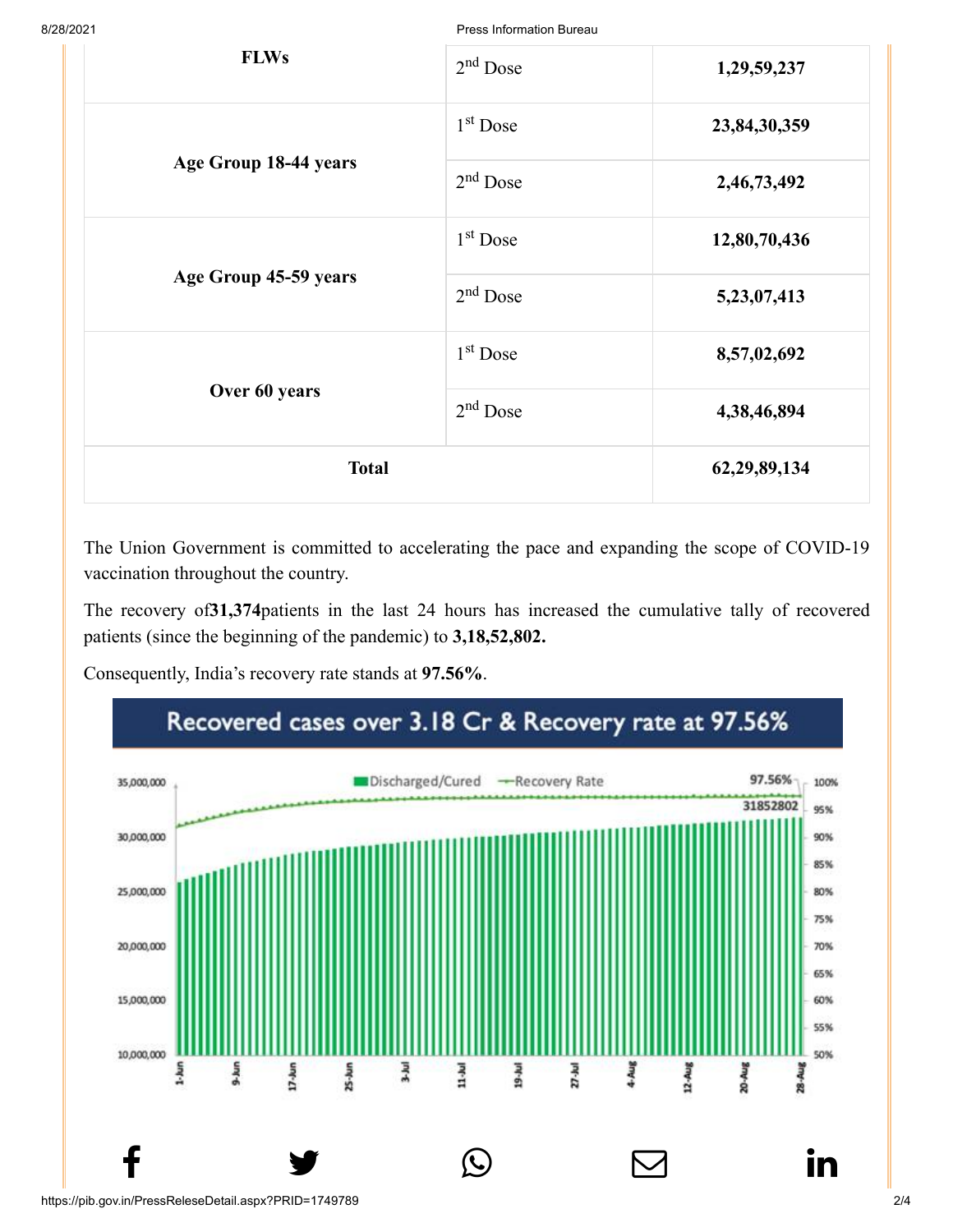8/28/2021 Press Information Bureau

[Sustained and co](http://www.facebook.com/share.php?u=https://pib.gov.in/PressReleasePage.aspx?PRID=1749789)[llaborative efforts by t](https://twitter.com/intent/tweet?url=https://pib.gov.in/PressReleasePage.aspx?PRID=1749789&text=India%20achieves%20a%20Landmark%20Milestone%20with%20Highest%20ever%20Single-Day%20Vaccination%20Coverage%20of%20over%201%20Crore%20doses)[he Centre and the Sta](https://api.whatsapp.com/send?text=https://pib.gov.in/PressReleasePage.aspx?PRID=1749789)[tes/UTs continue the t](https://mail.google.com/mail/?view=cm&fs=1&tf=1&to=&su=India%20achieves%20a%20Landmark%20Milestone%20with%20Highest%20ever%20Single-Day%20Vaccination%20Coverage%20of%20over%201%20Crore%20doses&body=https://pib.gov.in/PressReleasePage.aspx?PRID=1749789&ui=2&tf=1&pli=1)[rend of less than](https://www.linkedin.com/shareArticle?mini=true&url=https://pib.gov.in/PressReleasePage.aspx?PRID=1749789&title=India%20achieves%20a%20Landmark%20Milestone%20with%20Highest%20ever%20Single-Day%20Vaccination%20Coverage%20of%20over%201%20Crore%20doses&summary=My%20favorite%20developer%20program&source=LinkedIn) 50,000 Daily New Cases that is being reported for 62 consecutive days now.

46,759new cases were reported in the last 24 hours.



The Active Caseload is presently**3,59,775.** Active cases presently constitute **1.10%** of the country's total Positive Cases.



The testing capacity across the country continues to be expanded. The last 24 hours saw a total of 17,61,110tests being conducted. India has so far conducted over **51.68 Cr (51,68,87,602**) cumulative tests.

 $f$  y  $\circledcirc$   $\quad \circ$  in